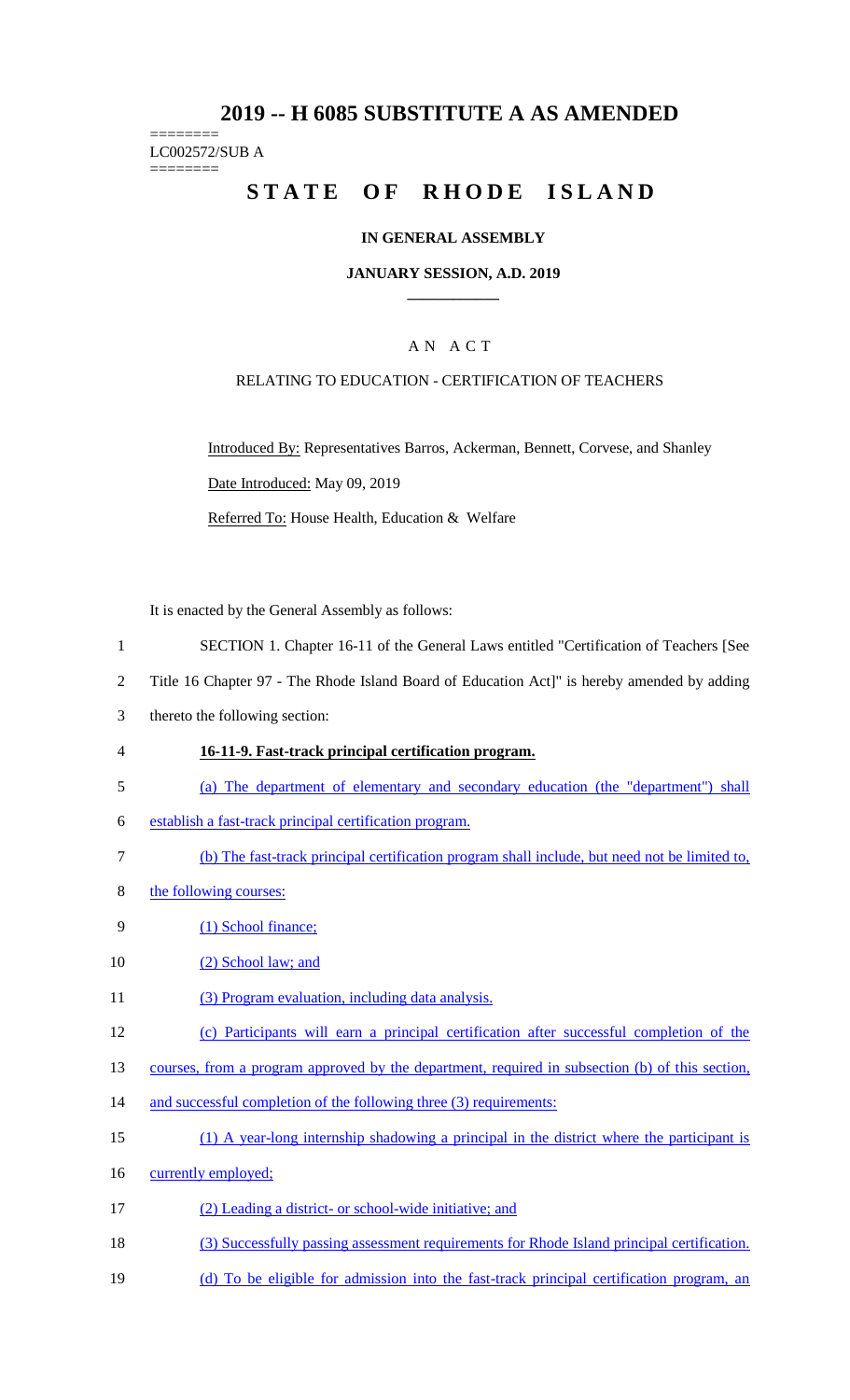1 applicant shall:

- 2 (1) Have a minimum of ten (10) years' experience as a teacher rated "effective" or "highly 3 effective";
- 4 (2) Have a recommendation from the superintendent(s) of the local education agency
- 5 (LEA) or agencies in which the applicant worked as a teacher previously, or is working currently;
- 6 (3) Have a record of consistent leadership within an LEA, demonstrated through serving
- 7 as a facilitator of professional development, a dean, a district coach, a department chair, or in
- 8 another leadership position within a school or LEA; and
- 9 (4) Possess a master's degree or higher.
- 10 (e) Participants who earn a principal certification pursuant to this section shall complete a
- 11 department-approved leadership development program to build leadership skills that support
- 12 teaching and learning within the first renewal cycle of their certification.
- 13 (f) For the purposes of this section, "local education agencies" shall include all of the
- 14 following within the state:
- 15 (1) Public school districts;
- 16 (2) Regional school districts;
- 17 (3) State-operated schools;
- 18 (4) Regional collaborative schools; and
- 19 (5) Charter schools.
- 20 SECTION 2. This act shall take effect upon passage.

======== LC002572/SUB A ========